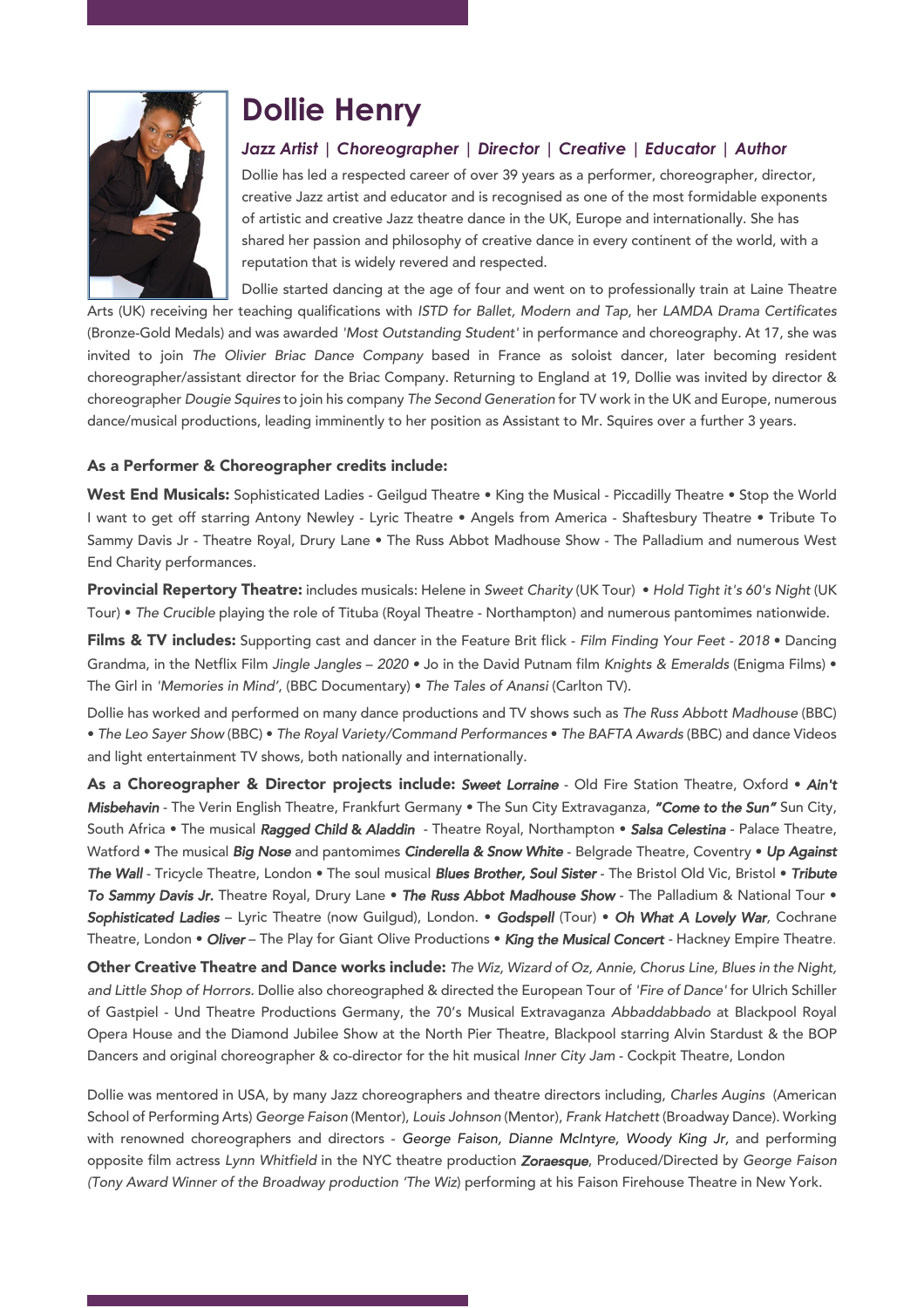In her role as Co-Artistic Director & Choreographer/Educator, Dance Companies include: *The Bill Louther Company (UK), Jazzxchange Dance Company (UK) and Malmo Dans City (Sweden).*

Dollie has directed & choreographed over 15 National pantomimes for Paul Elliott of *E&B Productions Ltd, (latterly Qdos Productions)*. She has also choreographed/staged for Opera and Ballet productions including, *Cry of Innocence* and *Carmen*, *'I Got Rhythm'* with *Northern Ballet Theatre* - National UK Tour. The Jazz Ballet *'Voyages'* with Artistic Director Stephen Jefferies *(Hong Kong Ballet & Suzhou Ballet Companies China).* As a co-producer, with music producer & composer Paul Jenkins and lyricist/writer/performer Ray Shell, Dollie co-created, directed and choreographed the orignal RnB musical *White Folks - A Musical Fable*, with successful productions at *Nottingham Playhouse,The Cochrane Theatre, The Tricycle Theatre* and the off West End, *Pleasance Theatre (UK)*

In 1996, Dollie put her true artistic and creative passion into evidence and founded her own Jazz Theatre Company *Body of People aka BOP*. In partnership with Composer and Jazz musician *Paul Jenkins*, the company, now in it's 24th year, has created and produced an array of productions and dance concerts that have been performed both in the UK and internationally. A selection of BOP productions and theatre works include: *I, You, We … Rise, Daughters of Eve, Touches of Miles, Sacred Space, Trumpet Trilogy, Dizzy Heights, Duke's Place, A Journey of Jazz, Up Close and Personal. Miles Ahead* - A double-bill program featuring new company works with *Footprints in Jazz* and their inaugural Jazz theatre production *Touches of Miles*, was presented at the off West End, Cochrane Theatre and subsequent UK tour supported by the Arts Council of England. The company's most recent production *Spirit of Jazz* was filmed for streamed online performances at the *Curve Theatre Leicester* as part of the the *LDIF nternational Dance Festival* (May 2021). Through the company's international recognition, Dollies' creative and commissioned works have been performed at dance and theatre venues worldwide. In 2012 BOP became artistic *Company-in-Residence at Morley College,* London.

As part of her ongoing Educational Philosophy, Dollie has initiated *The BOP Jazz Dance Education Programs 'Jazz Dance for Life'* in the UK, Europe and The Caribbean and over the last 32 years has presented her ever popular Jazz Dance Residencies, workshops, mentoring programs and masterclasses at dance venues throughout the *UK & Ireland, Africa, The Caribbean, Austria, Croatia, China, Poland, Germany, Israel, Serbia, Slovenia, South Africa, Spain, Sweden and USA.* Dollie has achieved creative commissions from the *State of Lithuania (The Baltic States),* as the first international jazz artist to be invited by the State to present lectures/workshop and devise a jazz program and performance projects for the *Klaipeda Music Theatre*, alongside Jazz commissions with the *Austrian Youth Ballet -* (Graz Austria)*, Rytmix Dance - Konin,* and *Kielce Dance Theatre Company –* (Poland)*, Malmo Dance City* (Sweden). Jazz Arts International Festival 2018 at *Wellington College* - Shanghai, China. Recent BOP international dance projects, include collaborations and commission with *EBB Contemporay Dance Company* (Madrid), *Associacoa Nos da Danca* (Portugal.)

Ms Henry is resident Jazz Practitioner and choreographer at *Trinity Laban Conservatoire of Music & Dance* and *Mountview* and *Performance Preparation Academy (PPA Guidlford)* and continues to be in high demand as guest Jazz practitioner/mentor at established UK and international dance and performing arts institutions. Dollie is an Associate Teacher of ISTD *(Imperial Society of Teachers Dance)* and Honorary Member with *IDTA (International Dance Teachers Association).* Head judge and creative associate for the dance organizations, *Dance World Cup - International* and *Dance World Cup – Spain* and a sought after and respected judge worldwide in her capacity as a specialist and advisor in Jazz and Musical Theatre. Dollie is a regular guest Jazz choreographer/teacher at *Broadway Dance Center, Dance Space Inc*  and *Faison Firehouse Theatre (NY)* and can still be found teaching her spirited open Jazz dance class in London at *Pineapple Dance Studios.*

As an advocate for the Arts, Dollie is on the panel of the *The Black Brithish Theatre Awards*, an appointed Patron of *The Hammond School, Cheshire and Ignite Dance Theatre Company UK* . ArtisticGuardian and Diversity Advisor for the *CGO Institute,* working with the next generation of International Theatre Producers*.* Creative consultant with *Tired Movement* (UK) and *Audition Circle*, supporting and mentoring dancers and performers to attain and sustain a professional career in the Arts. Dollie is a recognised advocate and voice for Black Dance Arts and jazz theatre dance, working to improve equality, diversity and inclusivity in UK dance curriculum delivery and progressive changes for equality within the performing arts sectors.